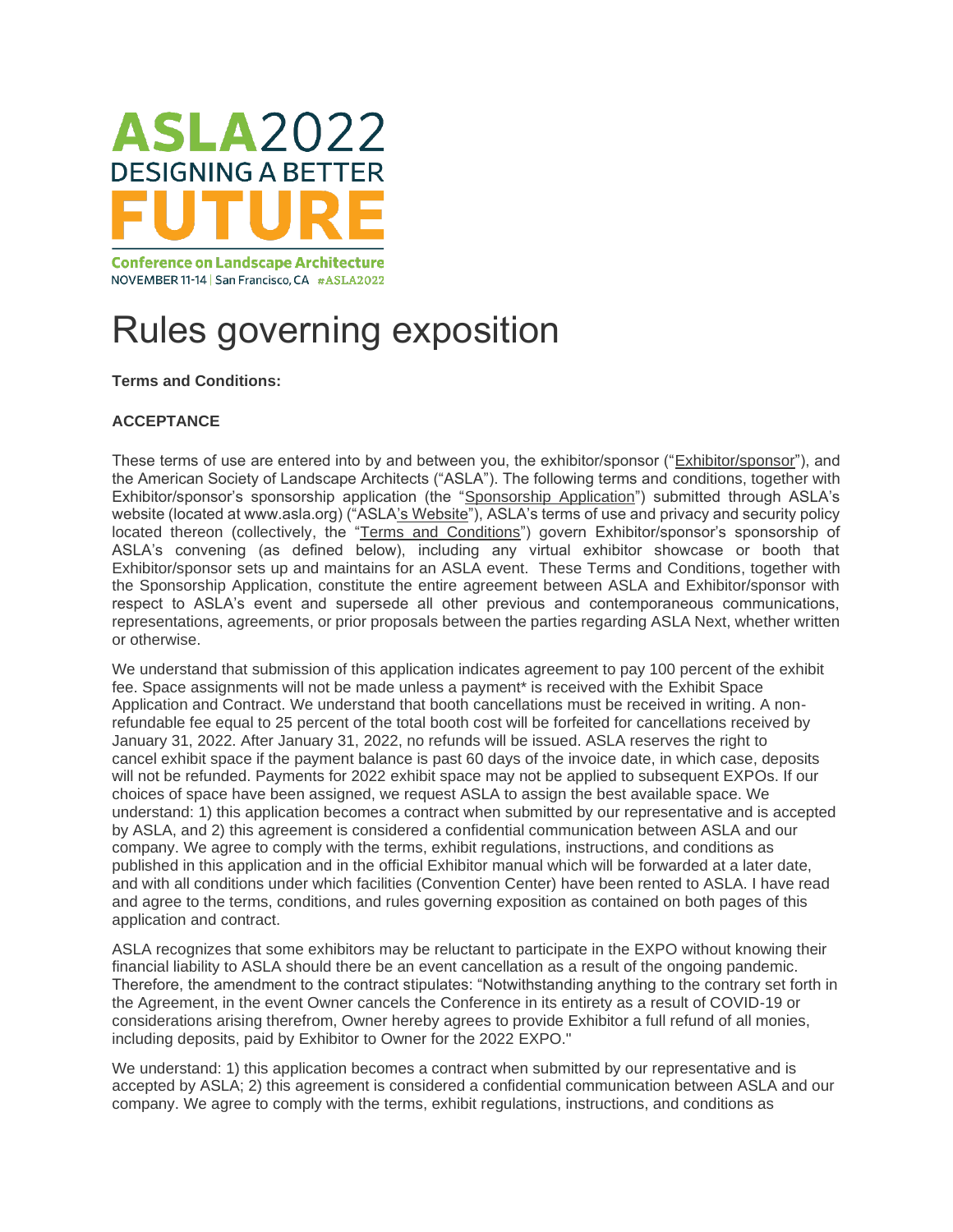published in this application and in the official Exhibitor manual which will be forwarded at a later date, and with all conditions under which facilities (Convention Center) have been rented to ASLA. I have read and agree to the terms, conditions, and rules governing exposition as contained on both pages of this application and contract.

# **1. CONTRACT FOR SPACE.**

This application for space constitutes a contract for the right to use the space. By submitting an application for exhibit space, the applicant releases ASLA, the Venue, and official show con- tractors from any and all liabilities to the applicant, its agents, licensees, or employees that may arise or be asserted as a result of the submission of an application or of participation in this exhibit. Acceptance of an application does not imply endorsement by ASLA of the applicant's products, nor does rejection imply lack of merit of product or manufacturer. ASLA has sole right to determine eligibility of any company or product for inclusion in the trade show and retains the right to rescind the contract within 30 days of receipt if the exhibit is deemed to be contrary to the best interests of the show. ASLA has the right to move any Exhibitor's location in the exhibit hall for any reason.

The exhibit area is not carpeted, including aisles; per show management, all booths are required to be carpeted. If carpet is not placed in your booth by 12:00 p.m. on the day prior to the EXPO opening, the carpet will be placed in your booth and you will be responsible for payment of the carpet. Please note the Convention Center has a substantial penalty for damages to the facility floor. A barrier must be placed in your booth under any liquid, stone, sand, brick or plants that will be displayed in your booth space. If the flooring of your booth is raised off of the ground – you are required to place a piece of equipment with 3ft of height on the edge of the corner to help reduce accidents.

# **2. EXHIBIT BOOTHS & SIZES.**

Standard booth background, side rail drape, and uniform two-line signs are provided without charge. All other furnishings, equipment, facilities, etc., will be provided by the Exhibitor at its own expense and responsibility. Booth backgrounds are eight feet in height, and divider rails are three feet in height. In 10' X 10' booths, the area four feet forward from the rear background of each booth, display materials may be placed up to a height not exceeding eight feet from the building floor. End-cap booths are generally 10 feet deep by 20 feet wide. The maximum back wall height of 8 feet is allowed only in the rear half of the booth space and within 5 feet of the two side aisles, with a 4 feet height restriction imposed on all materials in the remaining space forward to the aisle. For larger booths, the height restriction is 12 feet. Island configurations are limited to 20 feet in height where ceilings permit. In any portion of the booth beyond four feet from the rear background — with the exception of island booths — the height shall not exceed four feet. ASLA may grant exceptions to these rules. However, the exhibitor must obtain written permission from ASLA prior to the exposition. Exhibits not conforming to these specifications or which in design, operation, or otherwise, are objectionable in the opinion of the management will be prohibited. ASLA requires submission of the booth floor plan that details the placement of objects, walls, backdrops, etc. This floor plan is due eight (8) weeks prior to the date of show move-in. ASLA follows IAEE exhibitor guidelines and rules. ASLA has the right to object to any booth that does not follow the guidelines.

# **3. USE OF EXHIBIT SPACE.**

No Exhibitor may sublet, assign, or apportion any part of the space allotted, or represent, advertise, or distribute literature for the products or services of any other firm or individual except as approved in writing by ASLA. The purposes of the exhibit are to inform and educate ASLA members regarding the characteristics and uses of the products.

Cash and carry sales are not permitted.

#### **4. BOOTH SET UP.**

Booths must be set up by 5:00 p.m. the day before the show opens. Booth setup will not be permitted after that. The show decorator will carpet and furnish any booth space not set up by noon the day before the show opens and the invoice will be sent to the exhibitor.

# **5. RESTRICTION OF ACTIVITIES.**

All Exhibitors activities must be confined to the contracted exhibit space. No solicitation or distribution of materials outside of exhibit space will be allowed without written permission from ASLA.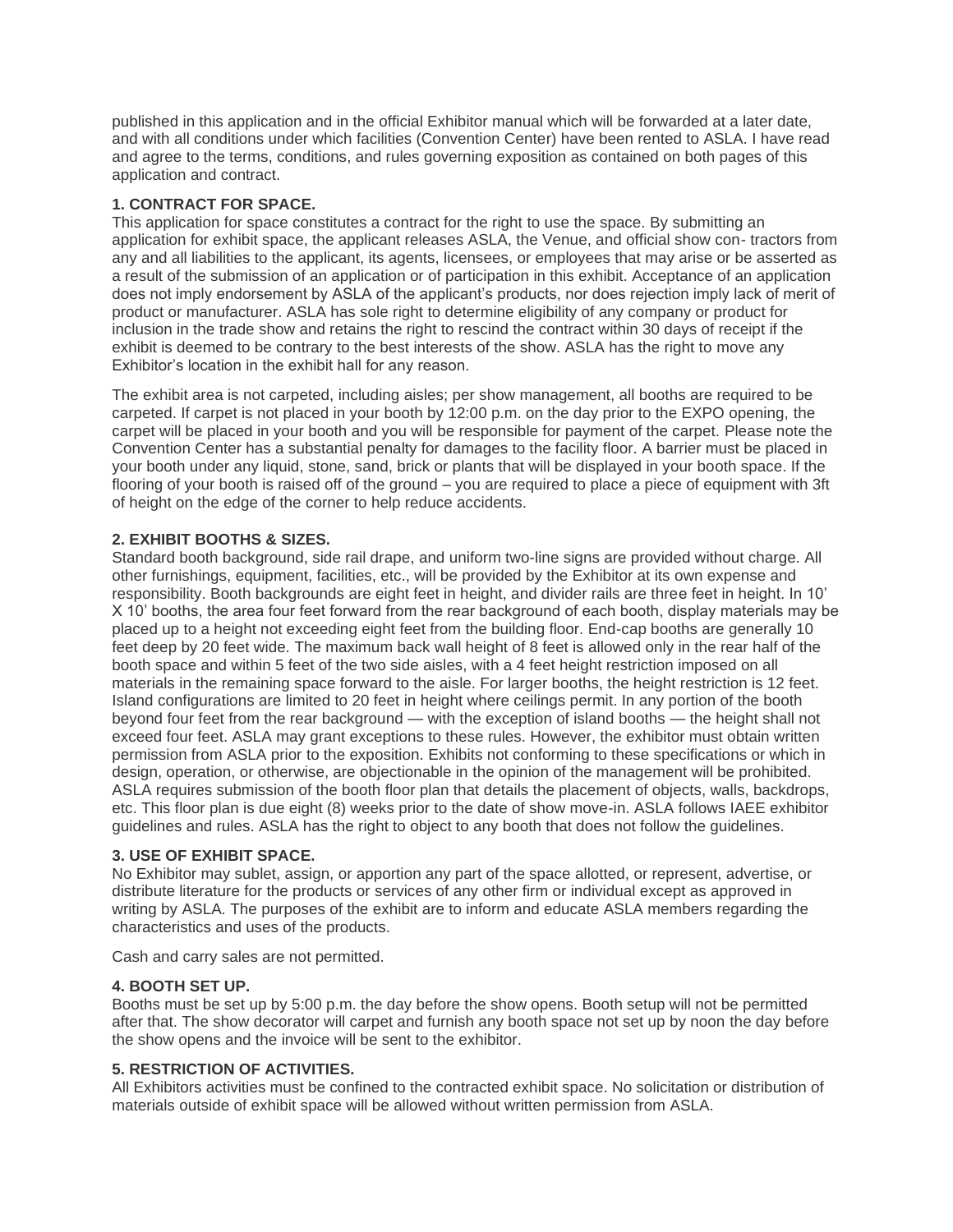# **6. BOOTH REPRESENTATIVES.**

Exhibitor's booth representatives shall be restricted to employees of the exhibiting companies who are working in the Exhibitor's booth. Booth representatives shall wear "EXHIBITOR" badge identification furnished by ASLA at all times. ASLA may limit the number of booth representatives at any time.

#### **7. PROPER ATTIRE AND CONDUCT.**

The exhibitor's representative's manner, appearance, and dress must be such as not to offend even the most critical.

Any breach of this rule may result in the Exhibitor being ejected or barred from the show.

Exhibitors operating audio or any other noise-creating devices shall do so only at a level which will not interfere with other Exhibitors or add unduly to general acoustic inconvenience, or ASLA may require discontinuance of their use. Should the wording on any sign or area in Exhibitor's booth be deemed by ASLA to be contrary in any way to the best interests of the trade show, Exhibitor shall make such changes as are requested by ASLA. All demonstrations of services or equipment, interviews, and other exhibit activities must be conducted so as not to infringe on the rights of other Exhibitors or offend visitors to the exhibit.

#### **8. MUSIC LICENSING.**

Exhibitors using music in their booth, either live or mechanical, must provide ASLA with a copy of the Exhibitors Licensing Agreement with AS- CAP, BMI, or other such licensing organization.

Further, should Exhibitor play music, Exhibitor agrees to indemnify and hold ASLA harmless from any action brought against ASLA by ASCAP, BMI, or other such licensing organization for the playing of such music.

## **9. DAMAGE TO PROPERTY.**

Exhibitor is liable for any damage caused by Exhibitor or its representatives to building floors, walls, or columns, or to the property of other Exhibitors. Exhibitors may not apply paint, lacquer, adhesive, or other coatings to building columns or floors or to standard booth equipment.

### **10. FIRE AND SAFETY REGULATIONS.**

Exhibitor agrees to accept full responsibility for compliance with federal, state, and municipal regulations in the provision and maintenance of adequate safety devices and conditions for the operation of machinery and equipment.

Exhibitor agrees to comply with all state and local fire and safety regulations.

Combustible or explosive materials and substances must be flame-proofed. Packing containers, excelsior, wrappings, and similar materials must be removed from the exhibit area and may not be stored under tables or behind displays.

#### **11. ALCOHOLIC BEVERAGES.**

The use of alcoholic beverages in the Trade Show area by the Exhibitor is prohibited except by permission of ASLA.

#### **12. ATTENDANCE.**

ASLA shall have sole control over admission policies at all times.

#### **13. EXHIBITOR ACCESS DURING NON-SHOW HOURS.**

Booth representatives will be permitted to enter the trade show 30 minutes before the scheduled opening time each day of the show and will be permitted to remain in the exhibit hall up to 30 minutes after the closing hour on the first night.

#### **14. FAILURE TO HOLD TRADE SHOW.**

Should any contingency prevent holding of the Trade Show, this lease shall terminate, and the Exhibitor waives any claim for damages or compensation, and neither party shall have any further obligation against the other, except that ASLA shall refund to the Exhibitor the amounts paid under the Agreement, less a pro-rata share of ASLA's actual expenses incurred in connection with the said trade show. Said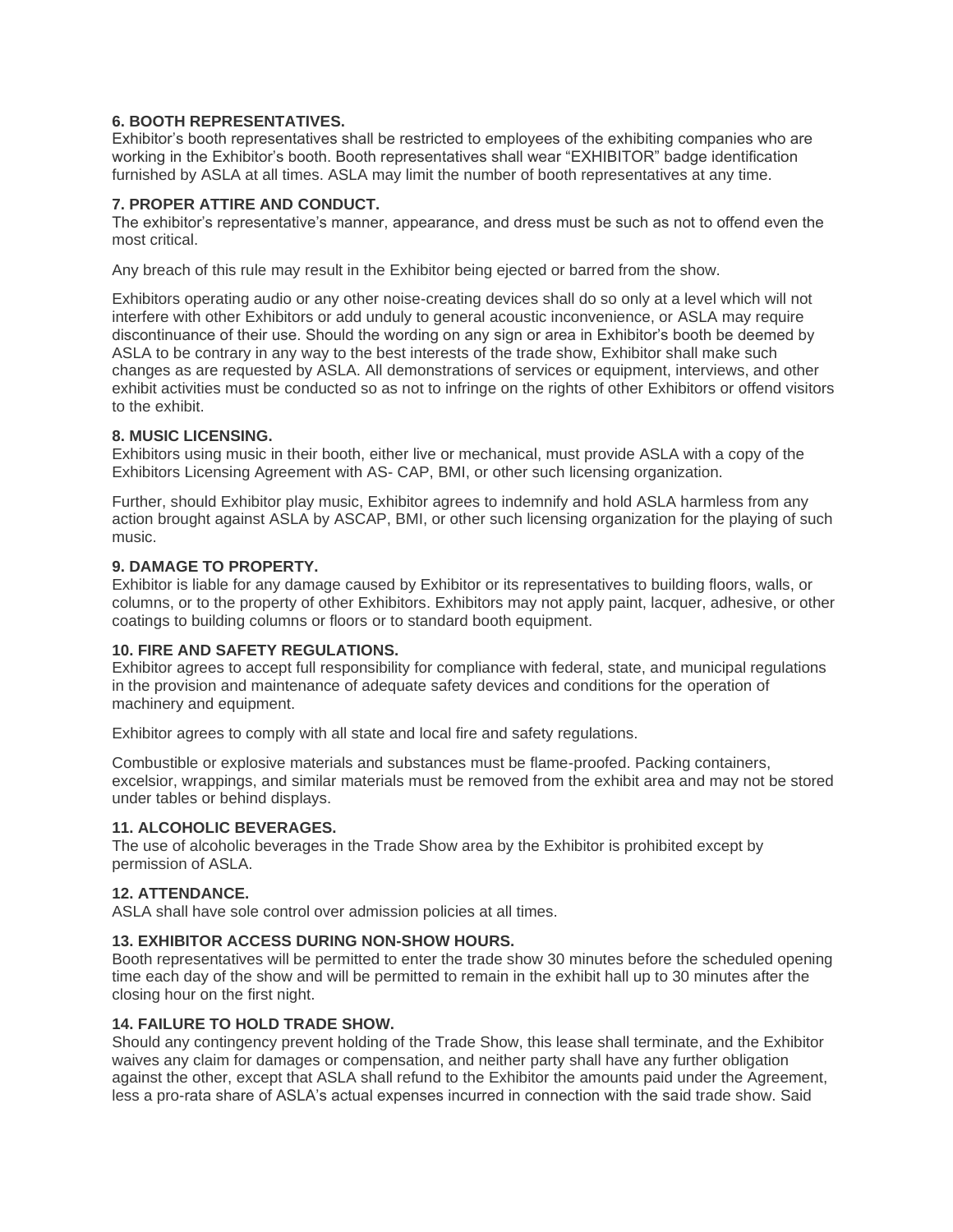pro-rata share of ASLA's actual expenses is to be determined on the basis of the number of square feet of floor space assigned to the Exhibitor in relation to the total number of square feet of floor space assigned to all Exhibitors.

# **15. EXHIBITOR'S RESPONSIBILITY.**

Exhibitor agrees to indemnify ASLA, the Venue, members, officers, directors, agents, and employees of each of these entities and official show contractors against and hold them harmless for any claims arising out of the acts or negligence of the Exhibitor, his agents, or employees, or out of labor disputes.

#### **16. INSURANCE & LIABILITY.**

General liability and fire insurance are the responsibility of the Exhibitor. A certificate must be furnished naming ASLA as co-insured with limits of liability of at least \$1,000,000 combined single limits including bodily injury and property damage.

ASLA assumes no risk and by acceptance of this agreement the Exhibitor expressly releases ASLA, the Venue, members, officers, directors, agents, and employees of each of these entities, and official show contractors of and from any injury to itself or employees while in the trade show quarters. Exhibitor agrees to hold ASLA, the Venue, and official show contractors, harmless for damage to the Exhibitor from any cause whatsoever or from any action of any nature by ASLA, including damage to his business by reason of failure to provide space for his exhibit, or failure to hold the trade show as scheduled, except as provided herein.

Exhibitor is required to provide a copy of their Certificate of Insurance (COI) with proper documentation eight (8) weeks prior to show move-in date. Exhibitors will not be allowed to start set-up on the exhibit tradeshow floor without an approved COI on file with ASLA. The exhibitor must name ASLA as additionally insured and submit a form prior to onsite set-up. Coverage must include set-up and dismantle days.

#### **17. AMERICANS WITH DISABILITIES ACT.**

Exhibitor acknowledges its responsibilities under the Americans with Disabilities Act (ADA) to make its booth accessible to handicapped persons. Exhibitor shall also indemnify and hold ASLA, the Venue, members, officers, directors, agents, and employees of each of these entities harmless against cost, expense, liability, or damage which may be incident to arise out of or be caused by Exhibitor's failure to comply with the requirements of this Act.

#### **18. LOTTERIES AND CONTESTS.**

The operation of games of chance, lottery devices, or the actual or simulated pursuit of any recreational pastime is permitted only with written approval from ASLA. Games, lotteries, raffles, etc. must follow all local city and government regulations and reporting.

#### **19. RESTRICTIONS.**

ASLA reserves the right to restrict exhibits which, because of noise, method of operation, or any other reason, become objectionable or otherwise detract from or are out of keeping with the character of the Convention as a whole. It may forbid installation or request removal or discontinuation of any exhibit or promotion which, if continued, departs substantially from the description given advance approval.

In the event of such restrictions or evictions, ASLA is not liable for any refund of rental or other expenses. Advertising, displays, demonstrations, conferences, entertainment, convention registration, and hospitality rooms in the interest of business are not permitted except by firms that have rented space to exhibit.

# **20. UNION RESTRICTIONS.**

Exhibitors are required to observe all union contracts in effect between ASLA, its official contractors, the hotel, and various other organizations. ASLA cannot take the responsibility for interference with the show caused by disputes involving union personnel and individual Exhibitors.

#### **21. SECURITY.**

ASLA will provide 24-hour perimeter guard service and take reasonable precautions to safeguard Exhibitors' property. The provision of this service, however, shall not be construed as an assumption of obligation or duty with respect to the protection of the Exhibitor's property. Exhibitor shall not hold ASLA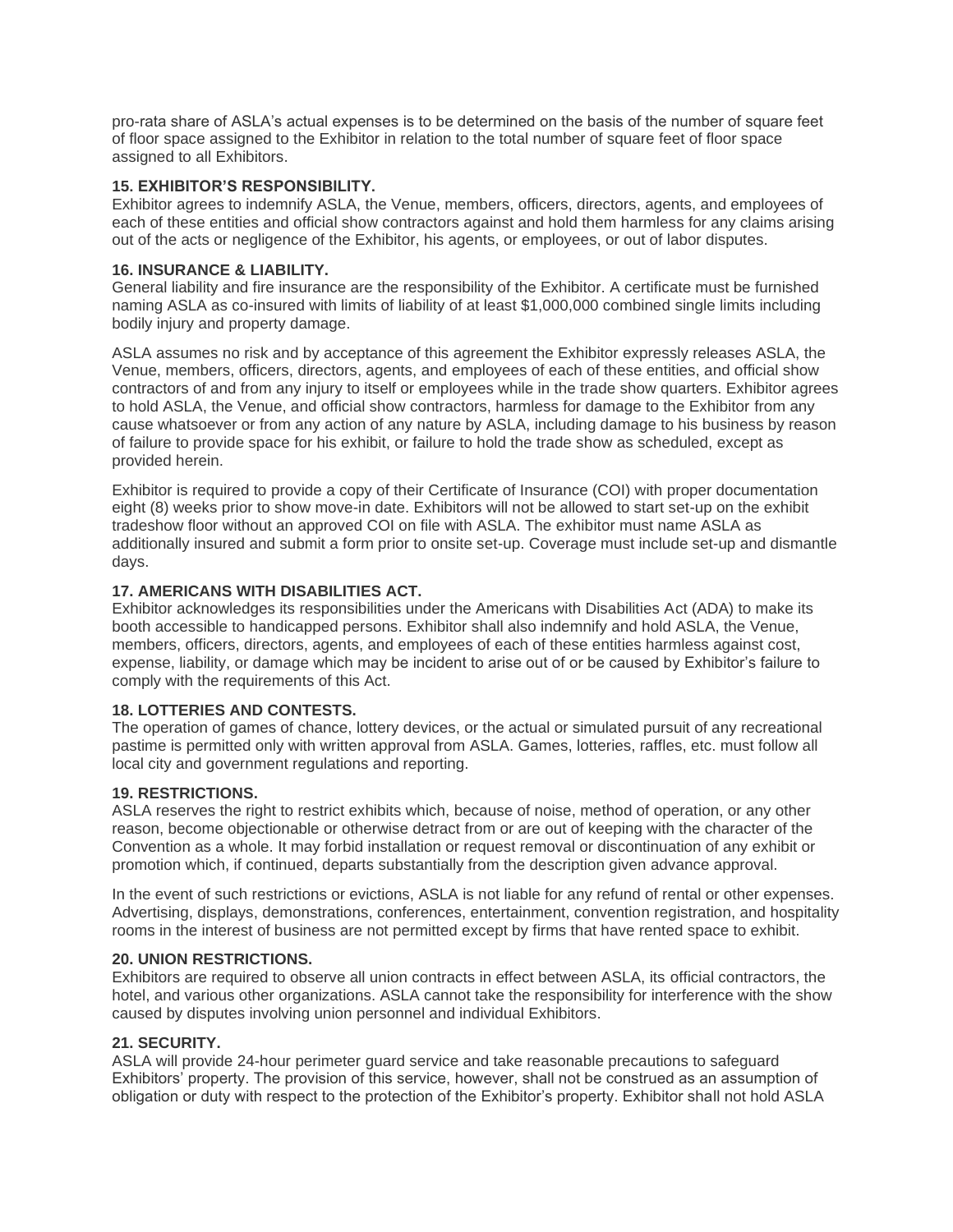liable for any loss, damage, theft, or destruction of Exhibitors' property, and further shall indemnify ASLA, the Venue, members, officers, directors, agents, and employees of each of these entities and official show contractors against, and hold them harmless from any complaints, suits, or liabilities resulting from the negligence of the Exhibitor in connection with the Exhibitor's use of space.

# **22. DISMANTLING.**

Exhibits may not be dismantled before the close of the show. Exhibits must be removed by the Exhibitor from the premises no later than the time indicated in the official Exhibitor manual. The premises must be left broom clean by the Exhibitor. Exhibitor shall be liable for all storage and handling charges resulting from the failure to remove exhibit material from the exhibit hall prior to the conclusion of the dismantling period as specified by ASLA. Exhibitors who dismantle prior to show end will be penalized for booth selection the following year.

# **23. CONFLICTING MEETINGS AND SOCIAL ACTIVITIES.**

In the interest of the success of the entire convention, the Exhibitor agrees not to extend invitations, call meetings, or otherwise encourage the absence of members or Exhibitors from the convention or exhibit hall during official exhibit or convention hours. If an exhibitor would like to host an event on or off property during show dates, you are required to submit an application referred to as an "In conjunction with" (ICW) form to show management.

# **24. INTERPRETATION AND ENFORCEMENT.**

These regulations become a part of the contract between the Exhibitor and ASLA. All matters in question not covered by these regulations are subject to the decision of ASLA and all decisions so made shall be binding on all parties affected by them as by the original regulations. This Agreement shall be governed by the laws of the District of Columbia without regard to its conflict of laws principles. The parties hereby agree that any action arising out of this Agreement will be brought solely in any court located in the District of Columbia. Both parties hereby submit to the exclusive jurisdiction and venue of any such court.

# **25. DISCLAIMERS; INDEMNIFICATION; LIMITATION OF LIABILITY**

Exhibitor expressly assumes all risk associated with or arising in connection with Exhibitor's participation in the Event, including all risks of theft, loss, harm, or injury to a person, property, business, profits of the Exhibitor or its agents, representatives, employees, contractors, and/or any other person under its direction, whether caused by negligence, intentional act, accident, Act of God, or otherwise.

ASLA MAKES NO REPRESENTATIONS OR EXTENDS ANY WARRANTIES OF ANY KIND WHATSOEVER REGARDING EXHIBITOR'S PARTICIPATION IN THE EVENT, EITHER EXPRESS OR IMPLIED, INCLUDING ANY EXPRESS OR IMPLIED WARRANTIES OF MERCHANTABILITY AND FITNESS FOR A PARTICULAR PURPOSE, OR WARRANTIES ARISING FROM THE COURSE OF PERFORMANCE OR CUSTOM OR USAGE IN THE PROFESSION OR TRADE.

If Exhibitor or any of its agents, contractors, employees, invitees or guests (w) is alleged to have committed any act or omission, directly or through one or more of its officers, directors, employees, agents or representatives, constituting negligence or willful misconduct relating to its performance under this Agreement or participation in the Event, (x) breaches any of its obligations, representations, warranties or covenants herein, (y) violates, or allegedly violates any rule, law or regulation applicable to it, or (z) infringes, violates or impermissibly uses or misappropriates any rights of any third parties, including copyright, patent, trademark, trade secret or other intellectual or proprietary rights , then Exhibitor shall indemnify, defend on a current basis, and hold harmless ASLA and the Venue and each of their officers, directors, employees, agents, subsidiaries, parents, affiliates and attorneys, and their respective service contractors, successors and assigns, from and against any and all resulting judgments, claims, suits losses, damages, costs, and expenses, and other liabilities, together with all reasonable costs and expenses related thereto, including (without limitation) reasonable legal and accounting fees and expenses.

IN NO EVENT SHALL ASLA OR THE VENUE, OR ANY OF THEIR RESPECTIVE AFFILIATES, BE LIABLE UNDER THESE TERMS AND CONDITIONS OR WITH RESPECT TO THE EVENT FOR ANY SPECIAL, INCIDENTAL, INDIRECT, PUNITIVE OR CONSEQUENTIAL DAMAGES OF ANY KIND, INCLUDING, WITHOUT LIMITATION, ANY LOSS OF PROFIT, LOSS OF USE, LOSS OF GOODWILL,